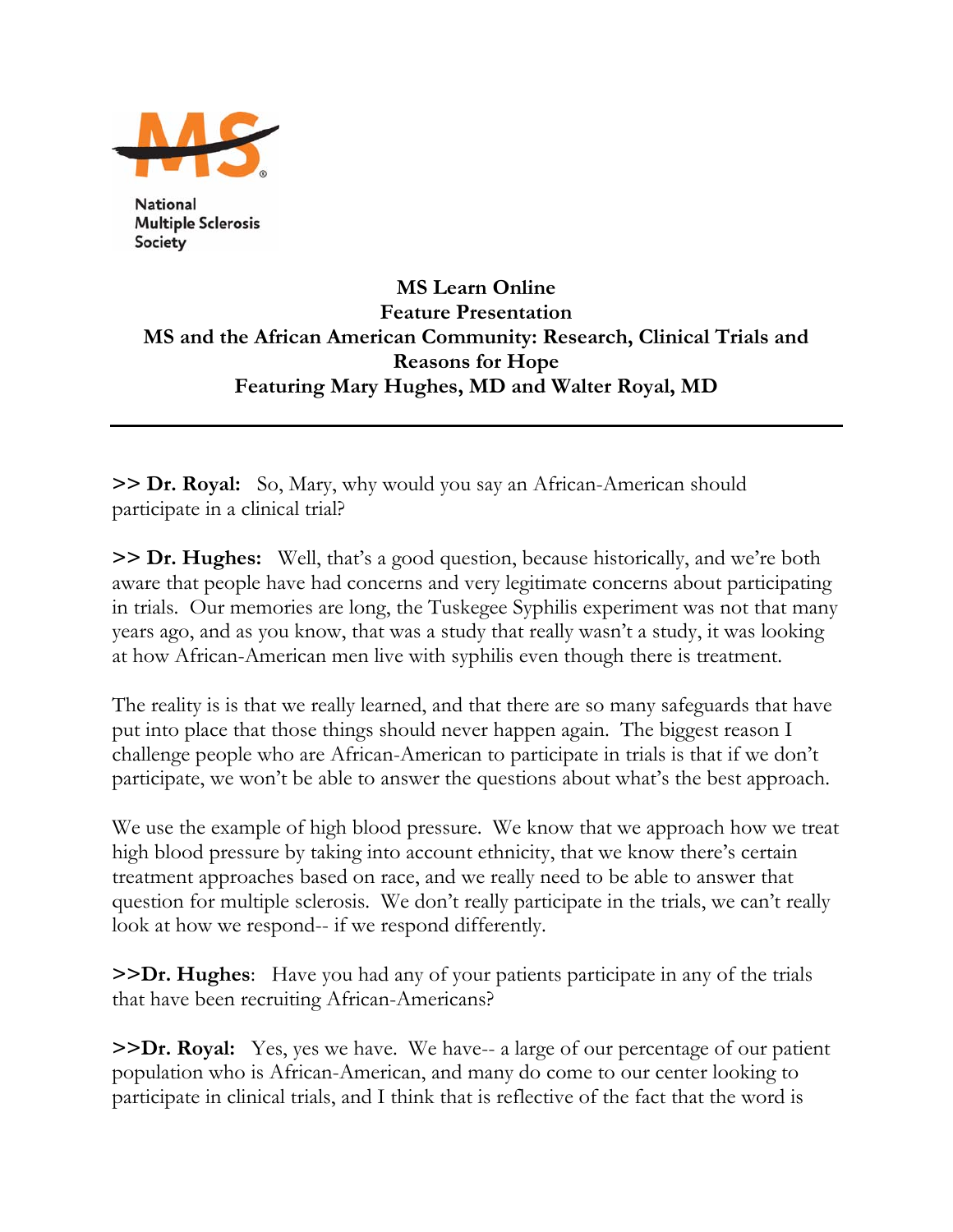getting out there very effectively that it is important for African-Americans to participate in clinical trials.

**>>Dr. Hughes:** Yes, and I think that this is exciting to see patients participating in trials that are really at genetic factors, but also participating in treatment trials, so that we can better answer the question about how people respond, and if there's a difference based on ethnicity, so the more recent trials, the pill studies are always exciting, I think are doing a better job of having people who are African-American enroll in those trials.

**>>Dr. Royal:** I would agree and even with the better participation that we're seeing, it's important for even more patients to inquire about participating in clinical trials we've seen in other diseases, where that's had a great impact in improving treatment for not just African-American patients, but all patients, and it would be great to see the same for MS.

**>> Dr. Hughes:** You know, I've really found a lot of the information coming out of genetics exciting when we're talking about MS, and the unique contribution that African-Americans are really making in that regard to how we understand MS.

**>> Dr. Royal:** I would agree that it's a really exciting time when it comes to the genetics of MS and understanding the disease in African-Americans, as well as in other racial and ethnic groups. Generally, when one thinks about a genetic study, they think that it really involves understanding what the disease is doing in that individual. In fact, African-Americans have a very unique opportunity to make a contribution that affects the entire population of patients with multiple sclerosis.

**>> Dr. Hughes:** You know, in other diseases, genetics have been able to predict how someone responds, and so, that's a potential for it.

**>> Dr. Royal:** So, the information that has been obtained so far not only has identified specific risk factors for developing multiple sclerosis, but also genes that can be protective, not just in African-Americans, but, again, potentially in other populations as well.

**>> Dr. Hughes:** So, while there's a lot of information coming out about African-Americans and MS, there are a couple of ways to look at it. Some people would say that it's potentially discouraging, that the literature does support that MS in African-Americans may be more aggressive. On the other hand, if we start to identify risk factors, that we may be able to intervene in the future, we may be able to solve some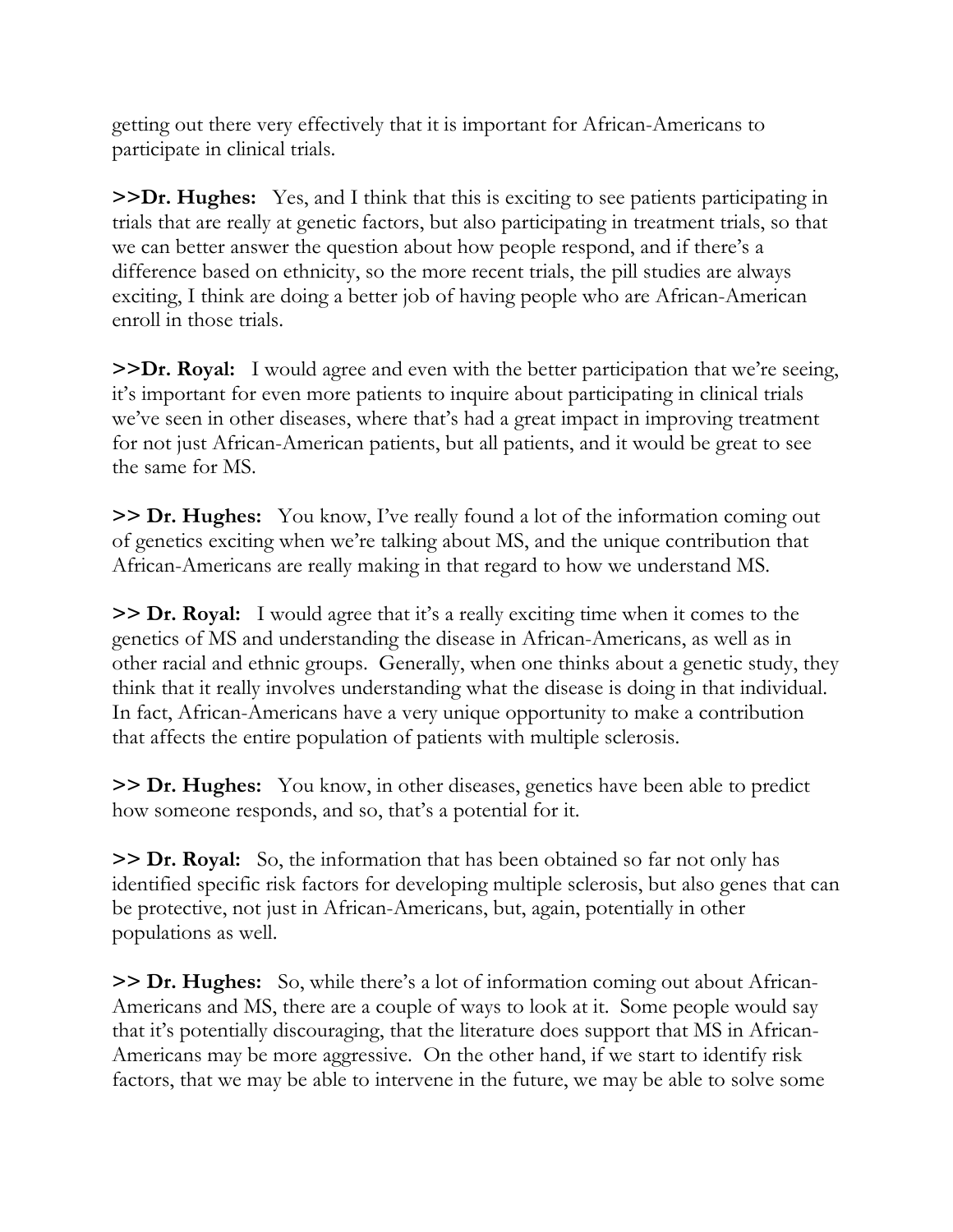of these challenges that we're faced with today. So, knowing a problem, understanding a problem, hopefully in the end will help us solve the problem faster.

**>> Dr. Royal:** That's-- I would agree with that.

**>> Dr. Hughes:** I'm going to ask you a question. I know you must get this one often. When I finished with my visit, and we finished talking about the FDAapproved medicines for MS, then I start getting the questions over the over-thecounter or the barbershop solutions. How do you address that with your patients?

**>> Dr. Royal:** Well, first of all, I encourage my patients to be very open in asking about the various other therapies that can be available, the alternative therapies. It's important to know from a standpoint that some of these treatments can interact with various medications that are proved to treat multiple sclerosis, and patients have to be aware of that as well.

Also, there are some alternative approaches that could be quite beneficial, and it's important for a patient to understand how to pursue them, how to go on them, so to speak, in a way so that it's not detrimental for their MS.

And I can't say that I'm an expert when it comes to all of these different therapies, so that knowing that a patient has that question can be a sign to me that that individual needs the information, and it may mean referring that patient to someone who does have expertise in that area.

**>> Dr. Hughes:** I'm glad to hear I'm not the only who-- I know I don't have all the answers, and a lot of times, that does make me look things up or refer them on, but what is certainly encouraging is having those open lines of communication. I want to know about it first, and then have a chance to discuss either the risk or the benefits, or what we don't know about it, so that the patient can make the best-informed decision they can.

You know, when I first went into the field of MS, African-Americans weren't talked about at all, and, really, 1994, when the optic neuritis treatment trial and subgroup analysis was done, I think that's really the first memory I have of talking about "Is there a difference in course," and what an amazing change it has been over the last 10, 15 years, and now that we've gone from suggestions that there may be a difference to actually trials that are really targeting, looking at the genetic differences, so I think that's certainly is an important change over my career that really has-- it's a reason for hope.